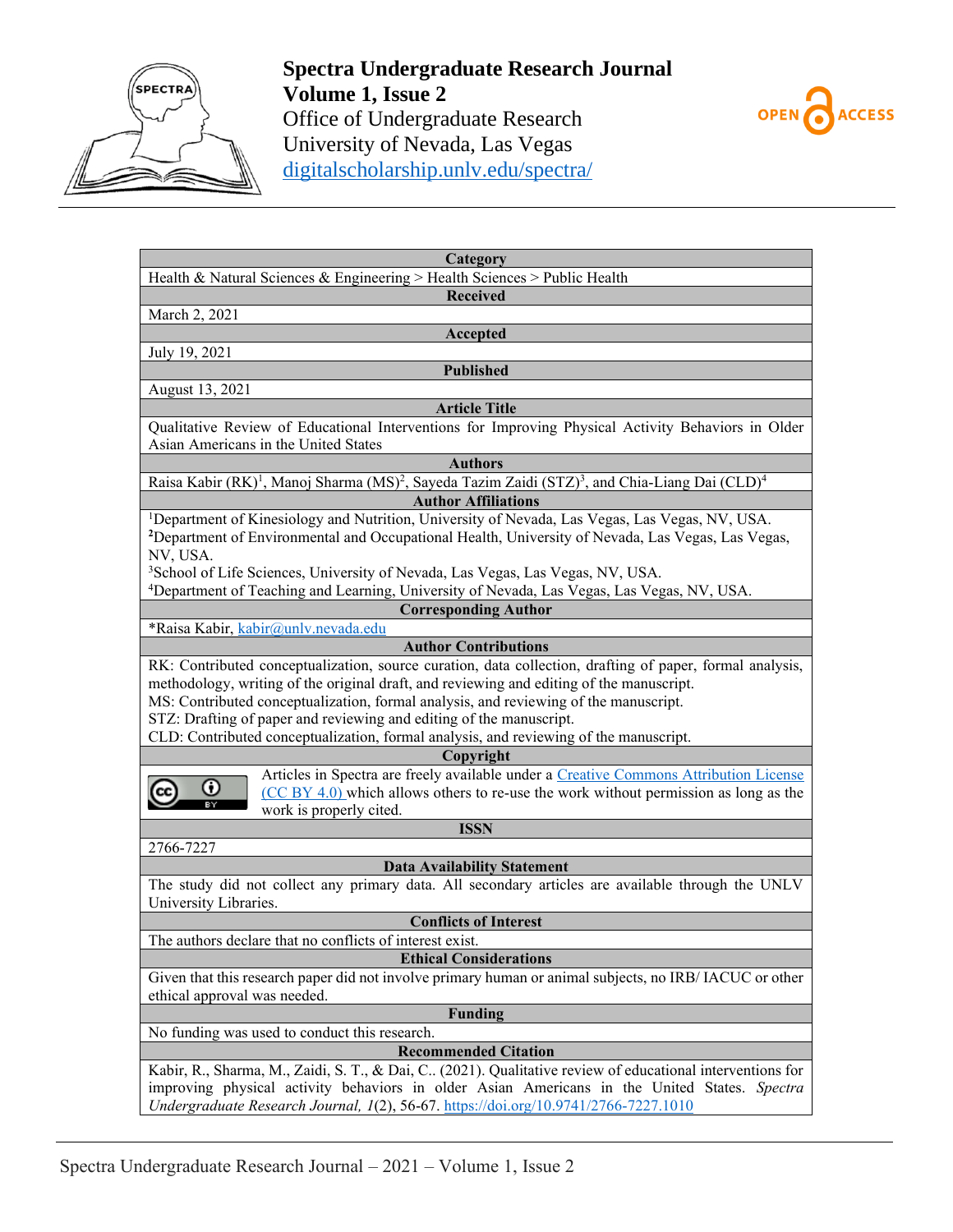



# **Comprehensive Review of Educational Interventions for Improving Physical Activity Behaviors in Older Asian Americans in the United States**

Raisa Kabir<sup>1</sup>, Manoj Sharma<sup>2</sup>, Sayeda Tazim Zaidi<sup>3</sup>, and Chia-Liang Dai<sup>4</sup>

## **Author Affiliations:**

<sup>1</sup>Department of Kinesiology and Nutrition, University of Nevada, Las Vegas, Las Vegas, NV, USA. <sup>2</sup>Department of Environmental and Occupational Health, University of Nevada, Las Vegas, Las Vegas, NV, USA. <sup>3</sup>School of Life Sciences, University of Nevada, Las Vegas, Las Vegas, NV, USA. <sup>4</sup>Department of Teaching and Learning, University of Nevada, Las Vegas, Las Vegas, NV, USA.

## **Abstract**

Physical activity (PA) provides numerous health benefits and minimizes chronic diseases and mental health issues, especially in older adults. The national survey data indicated that only 27.3% to 44.3% of older adults meet the recommended PA guidelines of 150 to 300 minutes/ week. There is limited data on PA behavior among older Asian American (AA) adults as very few to no local/national surveys have targeted these marginalized subgroups. This comprehensive review aims to identify existing PA intervention strategies and to update current knowledge on the effectiveness of these interventions to improve PA behavior among aging AA in the US. The study included publications from the last five years (2016 to 2021) on all PA interventions with older AA adults. Data were abstracted for study designs, associated conditions, subgroups focused, theoretical frameworks, sample sizes, intervention strategies, and PA outcomes. A total of nine intervention studies met the inclusion criteria based on age, ethnicity and racial group, year of publication, United States-based, and Englishonly publication. Four studies used randomized control trial designs, five used pretest-posttest designs, one used a single-group time series design, and one was a qualitative study. The studies included in this paper, aside from the qualitative research, did not use behavioral theories and utilized small sample sizes. It is crucial to develop long-term effective interventions which will help to increase PA and decrease sedentary behaviors in older AA. To achieve these goals, more research addressing and utilizing theory-based PA promotion intervention with larger sample sizes.

**Keywords:** physical activity, intervention, aging Asian American, comprehensive review

Physical activity (PA) is the movement of the human body using energy [\(Caspersen et al., 1985\)](#page-8-0). PA is a crucial component of maintaining a healthy lifestyle. It reduces the risks of chronic diseases and mental illness such as obesity, cardiovascular disease, and certain types of cancer [\(Deng et al., 2019\)](#page-8-1). According to the U.S. Physical Activity Guidelines for Americans (PAGA), adults should participate in the moderate aerobic activity of 150 to 300 minutes/week or vigorous aerobic activity of 75 to 150 minutes/week. Additionally, it's suggested that they participate in muscle-strengthening resistance exercises at least two or more times/week to activate all major muscle groups. [\(U.S. Department of Health and Human](#page-9-0)  [Services, 2018\)](#page-9-0). However, the U.S. Department of Health and Human Services also suggested these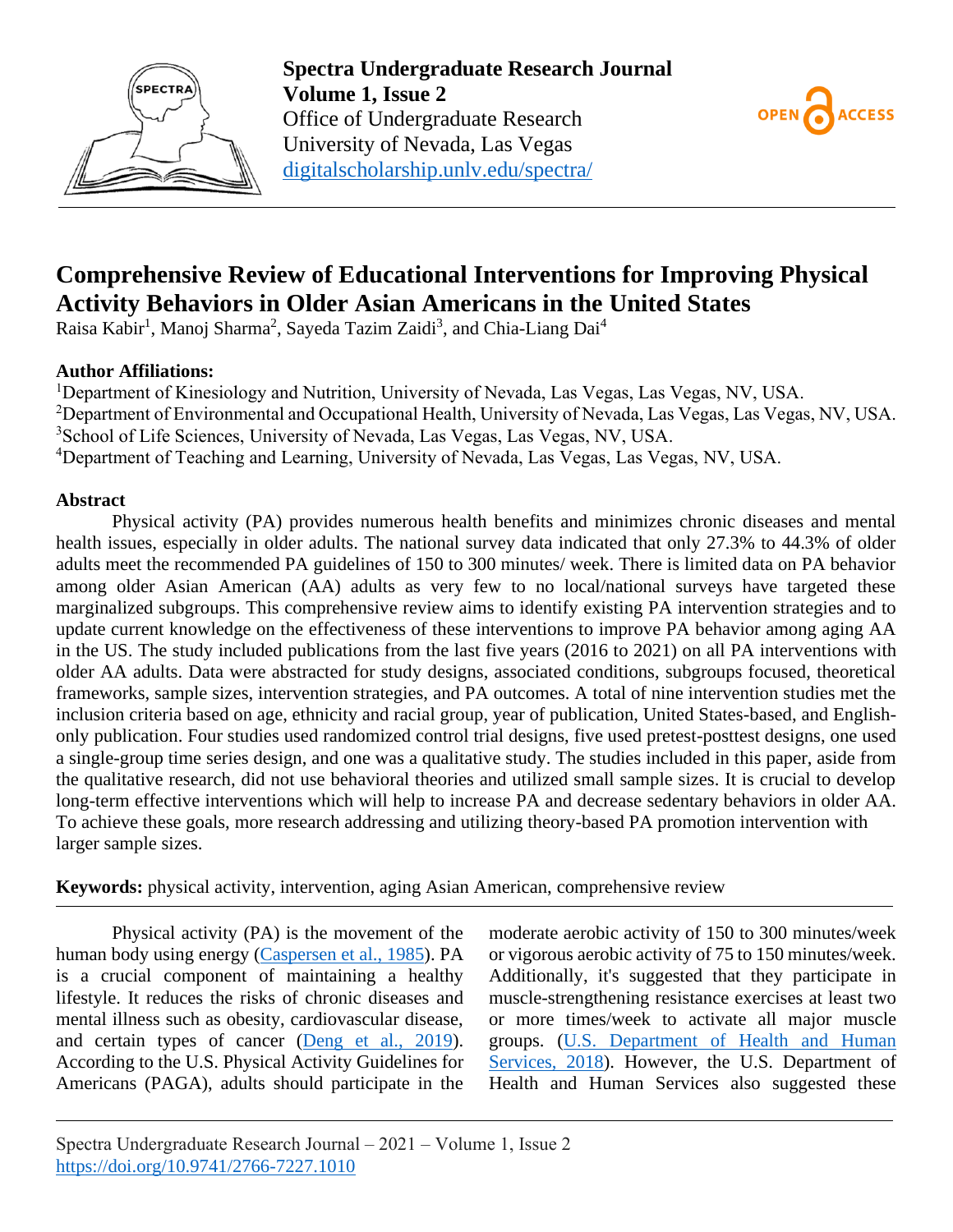guidelines do not apply to adults over the age of 65 with one or more chronic illnesses. Instead, it is recommended for them to stay physically active as much as they can depending on their health conditions and body strength. The national survey data indicated that only 27.3% to 44.3% of older adults meet the recommended PAGA guidelines of 150 minutes/ week [\(Keadle et al., 2016\)](#page-8-2). Asian Americans (AA) are one of the rapidly growing ethnic/racial groups in the United States [\(Chesla et al., 2016\)](#page-8-3). However, there is scant research on the PA and healthy lifestyle in aging AA adults; even less research is available for minority subgroups of AA.

This comprehensive review aims to identify existing PA intervention strategies and to update current knowledge on the effectiveness of these interventions to improve PA behavior among aging AA in the US. The Population, Intervention, Comparison, and Outcome framework (PICO) was used to determine inclusion/exclusion factors [\(Richardson et](#page-9-1)  [al., 1995\)](#page-9-1). The Preferred Reporting Items for Systematic reviews and Meta-Analysis (PRISMA) were utilized to extract and analyze the collected data [\(Page et al., 2021\)](#page-8-4). The interventions identified in this study were implemented to different populations and subgroups including Chinese, Korean, Filipino, and Indian Americans. The intervention designs included multilingual programs, group style, and pretest-posttest which allowed participants from different subgroups of AA to receive intervention in their native languages, work in groups, and report before and after intervention results. The results of this study demonstrated the effectiveness and retention factors of home-based health promotion prevention programs, languagetranslated prevention programs, lifestyle intervention, and diet-based intervention programs.

This study is significant because there is limited recent literature on PA behavior and the effectiveness of PA intervention among AA even though this minority group has high rates of diseases such as arthritis, obesity, blood pressure, and other cardiovascular diseases. The findings from this study can be used to identify the effectiveness of PA interventions targeted to specific subgroups of AA which would allow researchers to design effective interventions in the future to improve PA among AA.

## **Methodology**

*Literature Search and Inclusion Criteria:* An extensive primary literature search was conducted in MEDLINE/ PubMed Central, CINAHL, and EBSCO databases using the key terms: physical activity and Asian Americans. The PICO framework helped structure the literature question and develop search strategies [\(Richardson et al., 1995\)](#page-9-1). The PICO framework was used to determine and design possible inclusion and exclusion criteria for the literature review on Microsoft Excel [\(Table 1\)](#page-11-0). The inclusion criteria were: (1) articles published in the past 5 years (2016- 2021), (2) peer-reviewed articles, (3) articles published in the English language, (4) articles published in the United States, and (5) articles published on Asian Americans of 55+ years and older. Both qualitative and quantitative research studies were included. The search was conducted periodically through mid-January to March 2021 using customized key terms in selected search engines. The searching strategies used in MEDLINE and PubMed: TOPIC (physical activity interventions) and TOPIC (Asian American Adults) during the timespan from 2016 to 2021. In CINAHL and EBSCO databases, a combination of PA interventions and AA adults was searched, and limited full-text publications were located from 2016 to 2021. A total of 27 literature results were located.

*Exclusion Criteria:* Grey literature, non-peerreviewed articles, and philosophical and opinion-based papers were excluded during the literature retrieval phase. Additionally, studies conducted outside of the United States, not meeting the age group, duplicates, and full text not being available were excluded from this study.

*Data Extraction and Synthesis:* The data extraction process was performed using Preferred Reporting Items for Systematic reviews and Meta-Analyses (PRISMA) guidelines [\(Figure](#page-10-0) 1). The new PRISMA guidelines [\(2020\)](#page-8-4) allowed us to accurately report eligible studies that meet the inclusion guidelines, why they fit the criteria, and how they can be incorporated into the study [\(Page et al., 2021\)](#page-8-4). Eligibility screening was conducted independently by three researchers. Articles were retrieved based on the title. If the titles had key terms: physical activity and Asian American (or subgroups of AA), then the abstracts were reviewed. During the abstract screening stage, if PA,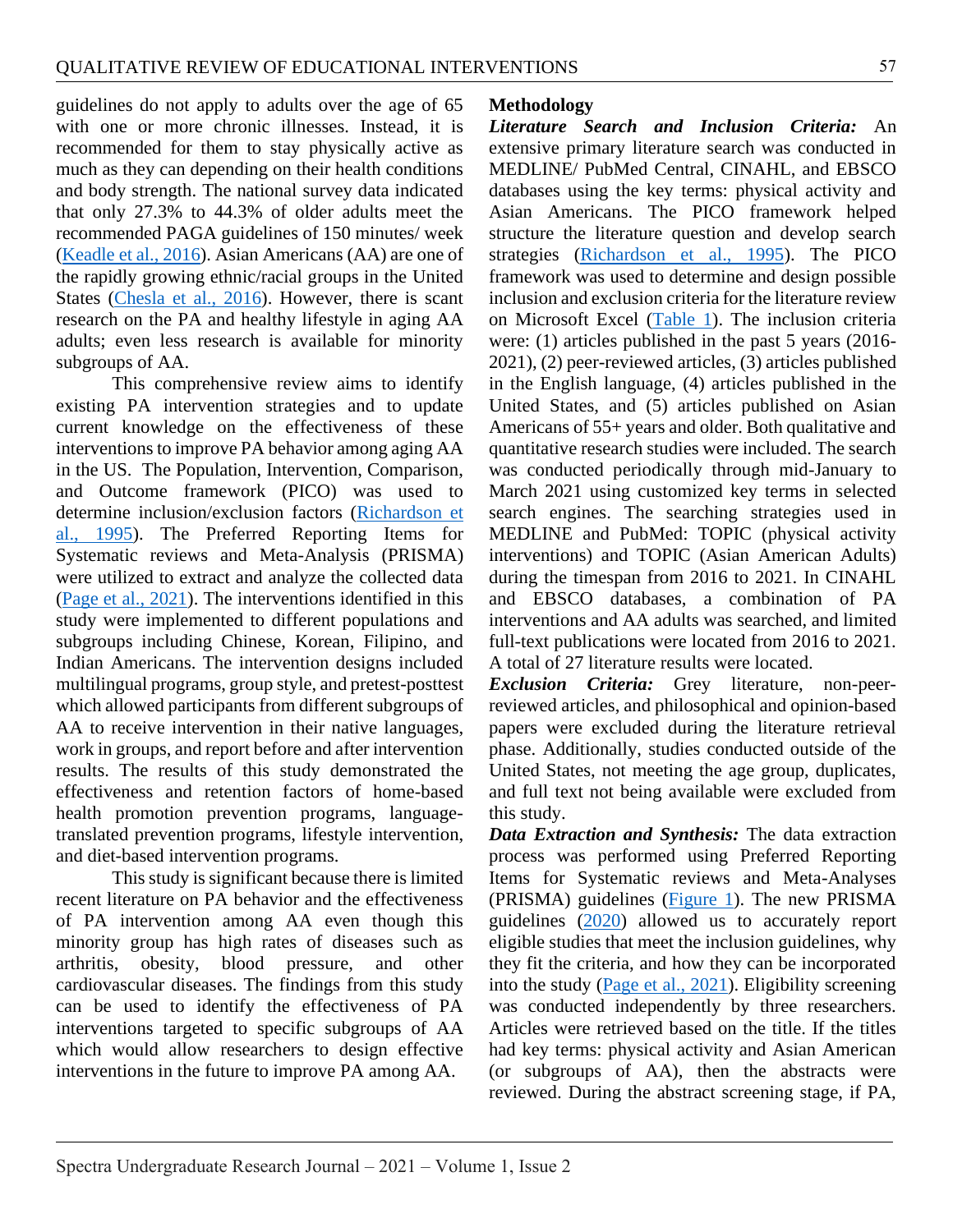AA, and the United States were mentioned, then further screening was performed on the full text of the articles. If terms such as physical inactivity, involvement in sports, sedentary behavior, obesity, healthy lifestyle, and exercise were located within the titles, then detailed assessments were conducted on the abstracts. [Figure](#page-10-0) 1 utilized three major databases to identify research articles. The excluded studies included (n=9) studies that were repeated in MEDLINE/ PubMed Central, CINAHL, and EBSCO databases. An addition of (n=490) articles that were ineligible due to automation tools, and (n=5) articles were excluded due to other reasons. After screening based on title and abstract, 13 articles were included. Next, the full-text articles were assessed, and 11 studies met the inclusion criteria. Four studies used randomized control trials (RCTs), five studies used pretest-posttest designs, one study used single-group time-series design, and one qualitative study design.

Data synthesis was conducted separately for each physical activity article which included articles on the effectiveness of the intervention and general recommendations. Two investigators independently summarized the articles based on author, year of publication, type and description of the intervention, target population, setting, study design, sample size, and outcomes (effectiveness, post-intervention, and retention rate). The results of the studies were summarized and identified both positive and negative outcomes of the interventions.

#### **Results**

The included studies were diverse in terms of intervention strategies that were incorporated. The studies used a variety of intervention strategies such as language-based, web-based, educational-based, theory-based, community-based target intervention, and practice-based targeted intervention. The studies were categorized based on intervention type, study type, target population, sample size, and outcome [\(Table 2\)](#page-12-0). The studies targeted three major ethnicities of older AA - Chinese, Filipinos, and Koreans.

*Practice-Based Intervention (n=1):* An et al. [\(2018\)](#page-7-0) incorporated a pilot education stroke prevention program for older Korean Americans. The study examined the practicability and the effect of the stroke prevention program by measuring knowledge about

stroke, dietary behaviors, and PA behaviors. The sample size included 73 Korean Americans with an intervention group consisting of 37 individuals and 36 participants in the control group. After the completion of the invention, the intervention group demonstrated improvement in the intake of sodium  $(p=0.048)$  and overall knowledge in stroke  $(p=0.001)$  compared to the control. PA assessed by the International Physical Activity Questionnaire-Short Form (IPAQ-SF) showed marginal effects in the intervention group. While the differences between groups were not significant, the post-test assessment indicated a mean of 7,900 steps per day in the experimental group. The study concluded the overall effectiveness and feasibility of stroke knowledge and PA behavior in older Korean Americans.

*Combined Language and Practice-Based Tailored Intervention*  $(n=2)$ *:* Chesla et al.  $(2016)$  utilized a language-translated program (Group Lifestyle Balance Program) for diabetes prevention programs for Chinese Americans (n=25). The program incorporated 16 sessions administered over six months in separate English and Mandarin language-based groups. This program adapted the CABLE intervention program which included 12 months in three phases: core phase, the transition phase, and supports phase. Self-reported questionnaires included in the study suggested there were improved dietary intake and overall increased PA. The results included self-reported PA and weekly METS increased  $(p<0.01)$ . The participants indicated to have a 5.4% loss of body weight through six months. The overall study showed high satisfaction and acceptance of the program.

Deng et al. [\(2019\)](#page-8-1) conducted a pilot study for Chinese American cancer survivors (n=50) through a community-based organization for a healthy lifestyle. The study utilized The Reach out to ENhanceE Wellness (RENEW) program with information on PA and dietary information in Mandarin Chinese. The participants' health profiles were measured using a self-report-36 (SF-36) questionnaire. Based on the post-intervention, 96% of the participants participated in a daily 30-minute walk whereas the initial baseline was at 86%. The study indicated that compared to the baseline, there is a higher frequency of PA and consumption of vegetables at the post-intervention survey. Additionally, 58% of the participants fell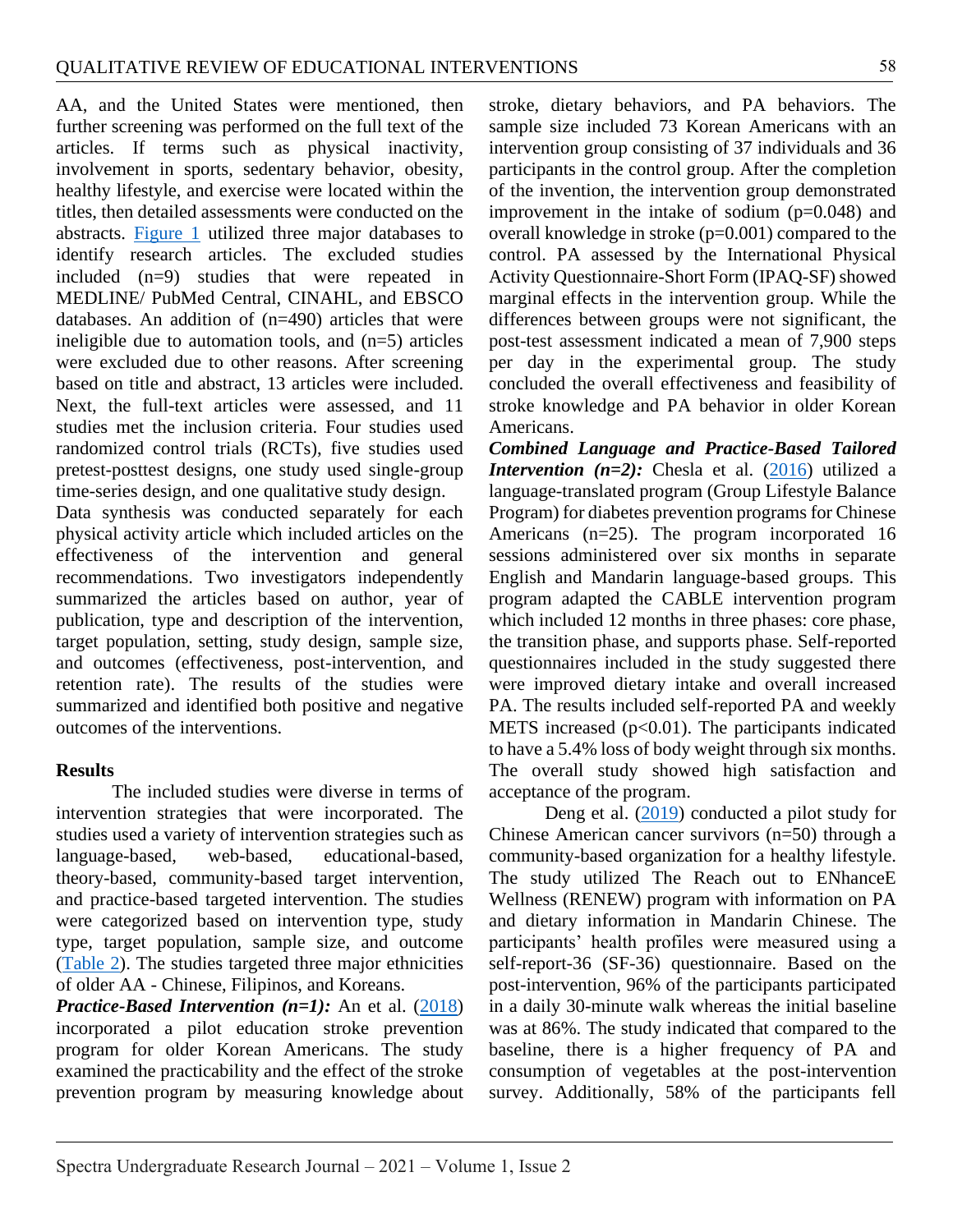within the healthy weight range after receiving the intervention.

*Combined Language and Web-based Tailored Intervention*  $(n=1)$ *:* Chee et al.  $(2016)$  incorporated practical issues to create Web-based PA promotional programs for Chinese and Korean American midlife women. The study was divided into two phases. Phase 1: feasibility test and expert review and phase 2: a preliminary RCT. Phase 1 incorporated a one-month web-based survey forum. The results directed the refinement of the overall intervention. Phase 2 utilized an RCT (initial pretest, post one month, and post three months) consisting of (n=69) Chinese or Korean American midlife women. The results were categorized into four important components of the intervention: interpreters' language accuracy, response rate, cultural sensitivity, retention of content, interest, and logistical issues.

*Combined Practice and Web-based Intervention*   $(n=5)$ : Bender et al.  $(2017)$  implemented a mobile health weight loss program to reduce risks of chronic disease, specifically type 2 diabetes in Filipino Americans (n= 45). The study utilized a randomized control trial and was divided into phase 1 with an active waitlist control and phase 2 with a three-month sequel. The PilAm Go4Health intervention used an accelerometer, a cell phone application that records food/calories, weight, and steps, and virtual support through social media. The findings from the study concluded that study completion and participant retention were at 100% and almost perfect attendance at all the seven intervention office visits.

Bender et al. [\(2018\)](#page-7-2) implemented a Fit and Trim intervention study for the Diabetes Prevention Program to reduce weight by 5% through PA and healthy eating. The study utilized a randomized control trial for three months using mobile technology (phase 1) with three-month maintenance follows up (phase 2). The findings of the study concluded a 91% participant retention rate. The experimental group had a higher weight in comparison to the comparison group. After the administration of the intervention, there was a significant weight reduction reported. The study also indicated that 41% of participants attained a 5% weight loss.

Chee et al. [\(2019\)](#page-8-6) incorporated an internetbased PA program for Korean and Chinese American

middle-aged women. The program was broken into phase 1 for feasibility test and expert review and phase 2 for a pilot RCT. The program utilized three webbased components: message boards, educational sessions in Korean, English, and Chinese (Mandarin), 1-1 coaching sessions, and available resources. Four bilingual researchers translated the educational modules to Chinese and Korean. The study had cultural sensitivity issues, low-interest levels, poor response rates, and reduced retention rates. A significant increase in PA (i.e., active living habits) was observed in both groups at the three-month post-intervention assessment ( $p = 0.0353$ ).

Chee et al. [\(2020\)](#page-8-7) utilized an online program to promote PA to reduce cardiovascular symptoms. The study was divided into three portions - baseline, after 1-month posttest, and three-month posttest. The intervention group showed a significantly higher PA involvement. The control group showed a higher PA score (p=0.04) than at the baseline test. The intervention group indicated higher total PA scores  $(p=0.07)$  than at the baseline test. The overall results supported the preliminary findings for PA but did not fully support cardiovascular symptoms.

Im et al. [\(2017\)](#page-8-8) utilized a practice and webbased intervention incorporating educational modules to promote PA to improve symptoms for menopause in AA midlife women. The study incorporated a randomized pretest-posttest measure with three assessment time points: pretest, 1-month posttest, and 3-month posttest and utilized Kaiser Physical Activity Survey (KPAS) and midlife women's symptom index (MSI). The control group experienced decreased total severity scores. Both the control  $(p < 0.10)$  and intervention group (p< 0.001) improved in total severity scores which improved their overall active living habits over time. The results of the program indicated potential preliminary efficacy in increasing overall PA.

*Language-Based Intervention (n=1):* Jih et al. [\(2016\)](#page-8-9) evaluated the effectiveness of an in-language program utilizing two lectures of print materials on PA and nutrition guidelines. The study included 756 Chinese Americans aged 50 to 75 years and assigned them randomly into two groups - printed interventions  $(n=357)$  and lectures plus printed intervention  $(n=361)$ . The intervention incorporated knowledge on vegetable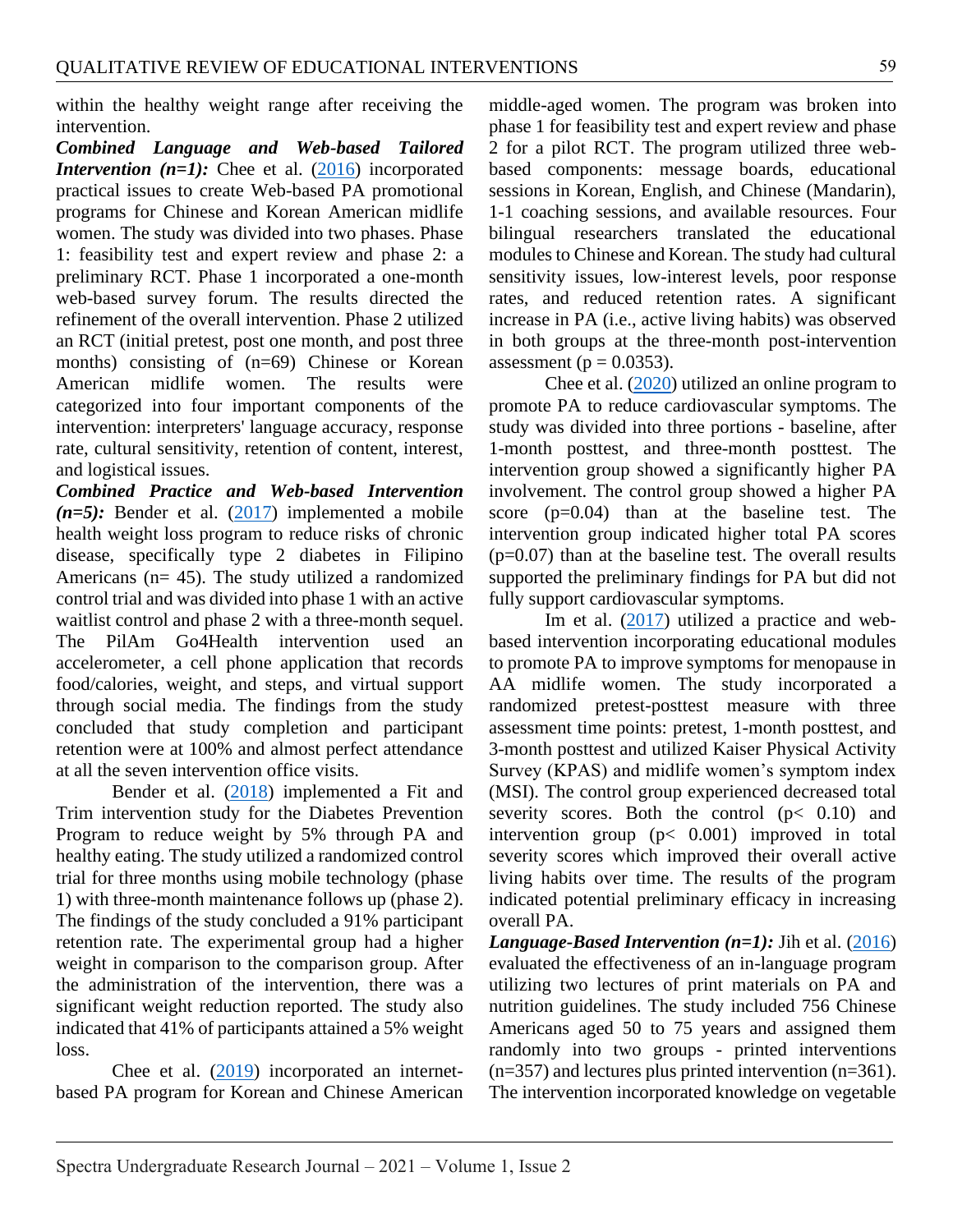and fruit intake and PA levels with intervals from pre to six months post-intervention. The study reported that at baseline, the knowledge and adherence to recommendations are low. Printed materials increased vegetable intake and PA adherence to fruit intake and PA recommendations. The lecture with printed materials led to an increase in all six outcomes. Both the printed intervention and lecture with printed intervention increased nutrition and PA behaviors.

*Theory-Based Tailored Intervention (n=1):* Chang et al. [\(2018\)](#page-8-10) utilized the Health Belief Model (HBM) consisting of four HBM constructs to understand the behavior of walking as an exercise for stroke. The study included Chinese and Korean Americans aged 60 years or older with a previous history of high blood pressure and stroke. Stroke prevention incorporated lifestyle changes with diet and PA. The study evaluated perceived stroke susceptibility, perceived stroke severity, perceived benefits, and perceived barriers and provided possible prevention measures. The focus group discussions (FGDs) revealed that stroke might be caused due to overeating, extreme temperature changes, and vigorous exercise. However, walking is crucial for overall health.

#### **Discussion**

This comprehensive review included inclusion criteria of publication from the last 5 years (2016- 2021). This is because having a more recent time search allowed us to include more relevant and current research studies on the topic and capture the essence of present literature and trends. The initial literature search included both age ranges of, 55+ and 65+. However, the inclusion criteria included aging AA adults of the age of 55+ because there was a larger number of studies directed at aging AA adults. Additionally, aging AA adults starting at the age of 55+ were included because they are likely to show first symptoms of body aging and decrease in overall performance skills [\(Puciato et al., 2017\)](#page-9-2). These symptoms are detrimental to an individual's performance in society and their overall health.

The study aimed to report on the efficacy of culturally adapted PA interventions among older AA in the US based on a comprehensive review of the existing literature. This study yielded several important key points on PA intervention among older AA adults.

The general low rates of PA among the different ethnic/racial subgroups of AA highlights the need for more programming for this subgroup. It also underscores the importance of considering sociodemographic factors such as location and neighborhood, language, citizenship status, and access to health care when designing successful interventions. Although chronic health issues often serve as possible barriers against PA, older AA adults are often encouraged by health professionals to be more physically active [\(Bender et al., 2017\)](#page-7-1). AA is one of the fastest-growing racial/ ethnic groups in the US, yet there is a lack of research literature regarding interventions to promote PA-related behaviors [\(Chesla](#page-8-3)  [et al., 2016\)](#page-8-3). There is a need to have more research on PA to promote interventions for older AA adults.

Although many of the included studies do not specifically test PA improvement, it does, however, mention PA as an outcome measure while testing changes in disease symptoms. The results of the included studies indicated that the interventions improved PA behavior among older AA who were initially less physically active [\(An et al., 2018;](#page-7-0) [Chesla](#page-8-3)  [et al., 2016\)](#page-8-3). These findings are encouraging and point to the fact that PA is a modifiable behavior even among the aging population of AA. The study conducted by Jih et al.  $(2016)$  included a large sample size with very high retention rates. Three studies reported retention rates ranging from 82% to 100% [\(Bender et al., 2017,](#page-7-1) [Bender et al., 2018,](#page-7-2) & [Jih et al., 2016\)](#page-8-9). These findings are also significant and point to the interest among older AA to participate in such programming if it is available. Planners and policymakers should take note of this and plan more PA programs for older AA adults.

The studies included in this review utilized different methodologies to design various PA interventions. The research designs among these identified interventions included four randomized control trial studies [\(An et al., 2018;](#page-7-0) [Bender et al.,](#page-7-1)  [2017;](#page-7-1) [Bender et al., 2018;](#page-7-2) & [Jih et al., 2016\)](#page-8-9), five pretest-posttest design studies [\(Chee et al., 2016;](#page-8-5) [Chee](#page-8-6)  [et al., 2019;](#page-8-6) [Chee et al., 2020;](#page-8-7) [Deng et al., 2019;](#page-8-1) & [Im](#page-8-8)  [et al., 2017\)](#page-8-8), one single group time-series design study [\(Chesla et al., 2016\)](#page-8-3), and one qualitative study design [\(Chang et al., 2018\)](#page-8-10). This finding of few RCTs underscores the need to have more RCTs which are the gold standard for evidence in science. The duration and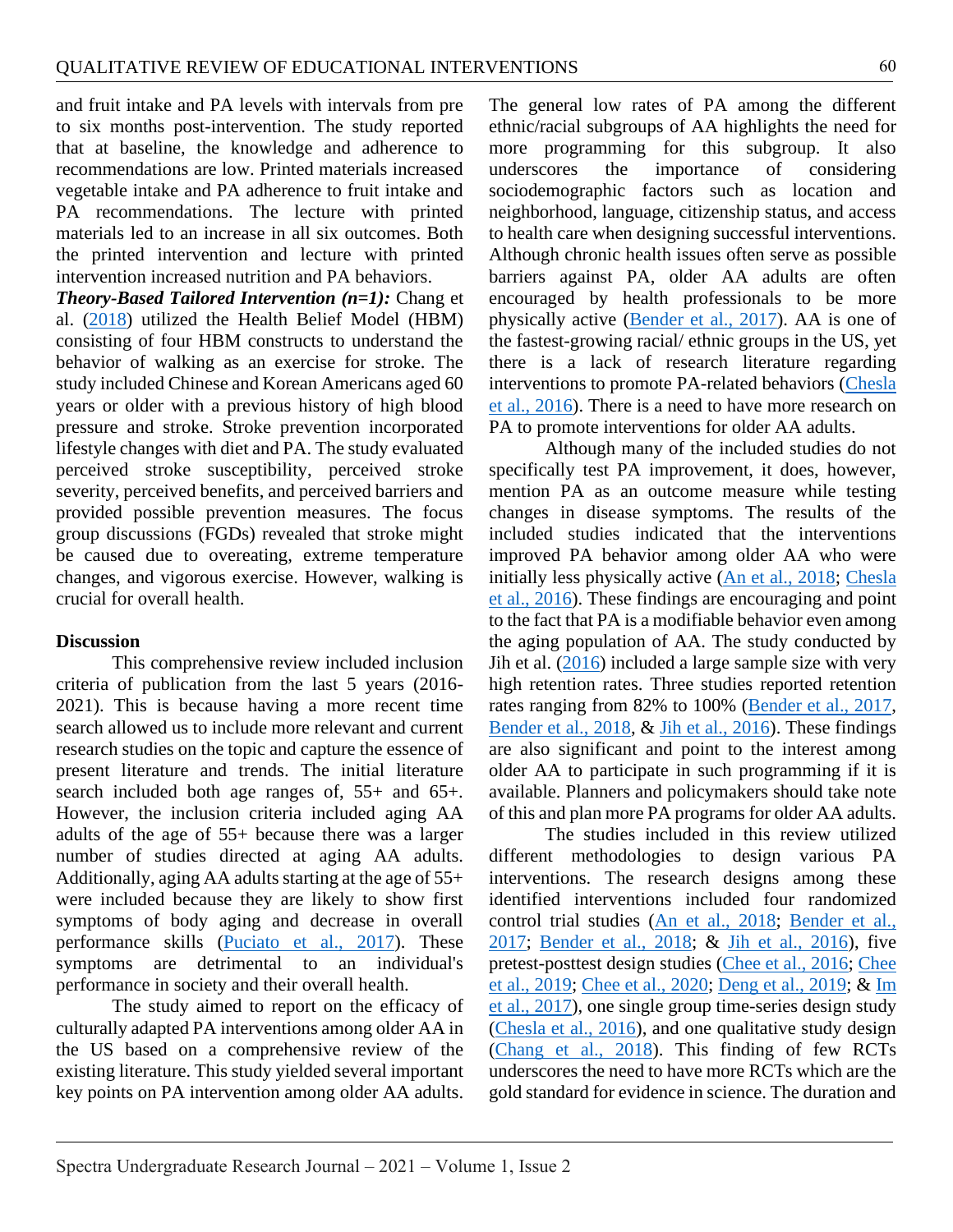types of PA interventions also varied. There is a need to have more standardization of the duration and types of PA interventions.

Due to the high ethnic/racial diversity among AA, it is important to consider possible cultural/racial barriers when designing PA interventions (Chesla et [al., 2016\)](#page-8-3). AA cannot be considered a monolithic entity as there are substantial differences with subcultures of AA. There is a need to understand and incorporate the unique cultural nuances of each Asian subgroup in designing PA promotion interventions. For example, the intervention strategy used by An et al.,  $(2018)$  was effective because the researchers addressed the unmet needs of Korean Americans by educating them on stroke prevention and healthy diets based on traditional dishes. The knowledge on healthy lifestyle and diet plans may differ for other sub-Asian populations. Additionally, precautions must be taken when choosing intervention strategies so that they are culturally relevant. For example, square dancing and tai-chi may be more appealing to Chinese Americans while yoga may be more appealing to Indian Americans.

The target population's education level should also be considered as it may become an essential factor in implementing a successful PA intervention strategy. For example, the mobile-phone-based intervention strategy used by Bender et al., [\(2017\)](#page-7-1) was remarkably successful with a 100% retention rate because the targeted Filipino American adults were highly educated and quickly adapted to mobile technology for tracking health behavior. On the other hand, Chee et al. [\(2016\)](#page-8-5) indicated that web-based PA interventions for Chinese and Korean American women made it challenging to recruit and retain participants and 30.43% dropped out by three months post-intervention. The newer modalities that utilize technology are quite appealing to the researchers and planners, but they must consider the fact that older community members may not be receptive or well prepared to receive these new technologies. Hence, investing in acclimatizing and slowly training older AA in the use of technology must be undertaken.

Only one study utilized a behavioral theory explicitly and that was HBM [\(Chang et al., 2018\)](#page-8-10). The field of health promotion has grown from knowledge, attitudes, practice (KAP)-based interventions to skill-

based interventions to earlier theories like HBM to now multi theory models [\(Sharma, 2017\)](#page-9-3). There is a need to utilize contemporary behavioral theories and models that can increase the chances of greater behavior change concerning PA behavior among older AA through brief and precise interventions.

*Importance to the Field:* There is limited data available on PA behavior among older AA adults. This study is significant to public health and health sciences because it provides a comprehensive review of existing literature from the last five years on PA interventions among older Chinese, Filipino, and Korean American adults. Similar interventions with higher retention rates can be adapted for other ethnic/racial groups.

*Implications for Future Research and Future Direction:* There is a need to design PA intervention strategies targeted toward and tailored for specific ethnic/racial subgroups within the AA population. Future studies should utilize larger sample sizes, randomized control trials, and behavioral theories to test the efficiency and efficacy of PA interventions. Additionally, various combinations of targeted and tailored PA interventions can be tested for costeffectiveness. A better understanding of the cultural, language, practice, theory, and web-based intervention will potentially increase new initiatives and policies for the marginalized AA communities.

This study will contribute to better personal health, promote preventative care, and create an intervention curriculum for physical inactivity. Some of the future directions for this particular study may include a deeper analysis of the intervention types targeted for marginalized AA communities. Furthermore, it may also be beneficial to understand how cultural perception of PA behavior affects the type of intervention based on the different community settings. Some future studies should be dedicated to utilizing a community-engaged approach to understand social and behavioral differences of AA sub-groups and design efficient health policies.

*Limitations of the Included Interventions:* Although a majority of the interventions reported positive impacts on participants' PA behaviors at the post-intervention assessments, only four interventions applied the randomized controlled trial designs, and only one intervention incorporated a theory. Also, a wide range of PA measures was used across included interventions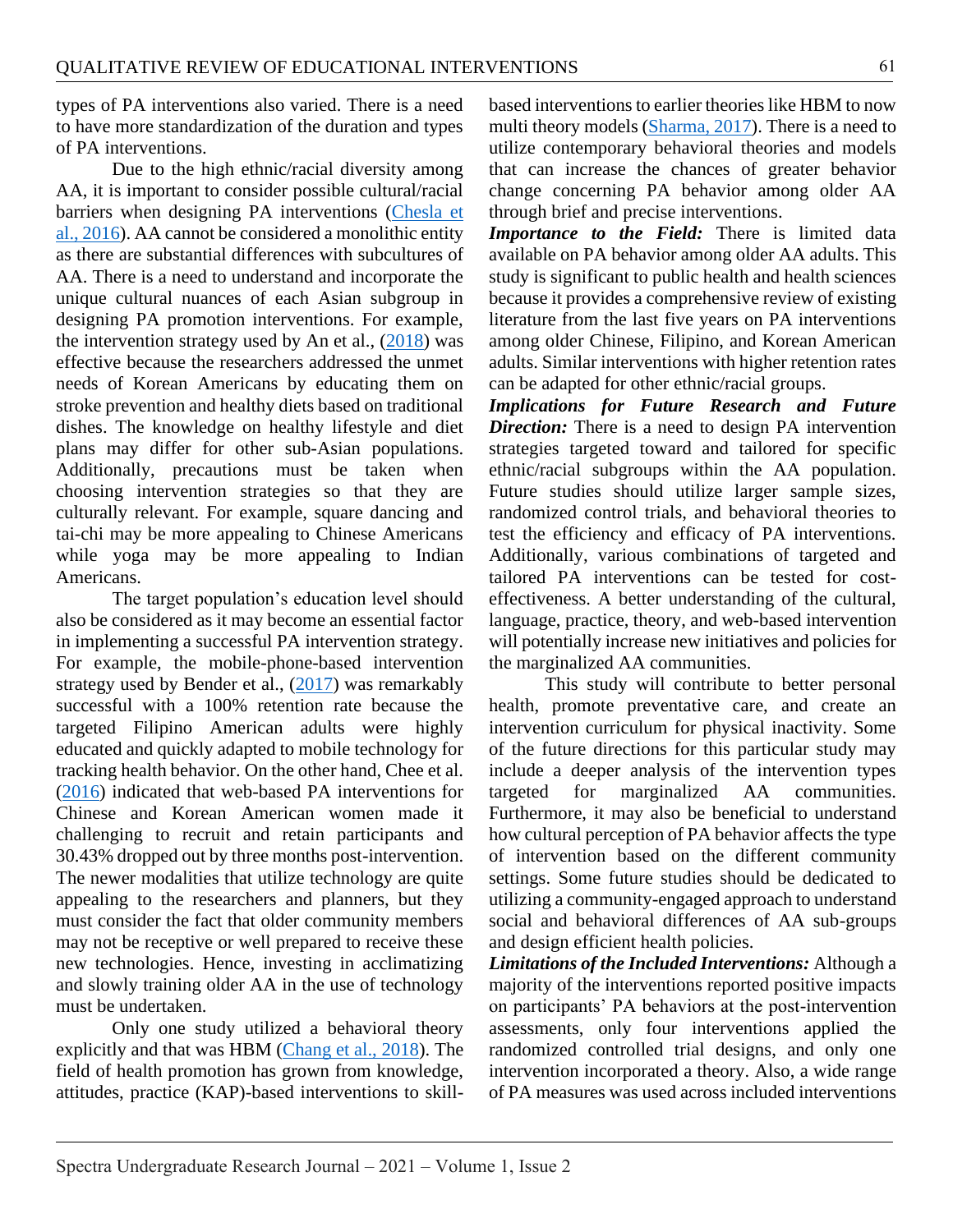and was limited to self-reported questionnaires. Additionally, several interventions included in this study used small sample sizes and did not include all ethnic subgroups of AA. These findings suggested the need to standardize outcome measures and utilize theory-based and rigorous research designs. Finally, publication bias may have played a role in interpreting the results as the studies with positive outcomes may have higher rates to be published.

*Limitation of the Review:* There were a few limitations in this review. There are very few studies on this PA published within the last five years (2016-202). This review focused on finding articles from four major databases: MEDLINE/ PubMed Central, CINAHL, and EBSCO databases. Gray literature was excluded from the compilation of the articles used in this study. The studies within this review only included articles published in the English language and the United States-based studies; articles based outside of the United States and other languages were excluded.

#### **Conclusions**

The major findings indicated that most of the studies incorporated a mixture of culturally adapted programs with different phases to ensure monthly progress [\(Bender et al., 2017;](#page-7-1) [Bender et al., 2018;](#page-7-2) [Chee](#page-8-5)  [et al., 2016;](#page-8-5) [Chesla et al., 2016\)](#page-8-3). The different interventions showed positive health benefits such as weight loss, stabilized type 2 diabetes status, regular estrogen levels, improved menopausal symptoms, improved sleep-related symptoms, and reduced cardiovascular-metabolic risks such as hypertension, stroke, and hyperlipidemia [\(An et al., 2018;](#page-7-0) [Bender et](#page-7-1)  [al., 2017;](#page-7-1) [Bender et al., 2018;](#page-7-2) [Chee et al., 2020;](#page-8-7) [Chesla](#page-8-3)  [et al., 2016;](#page-8-3) [Deng et al., 2019;](#page-8-1) [Jih et al., 2016;](#page-8-9) [Im et al.,](#page-8-8)  [2017\)](#page-8-8). According to Jih et al. [\(2016\)](#page-8-9), the educational intervention has also influenced an increase in healthy eating with more fruit and vegetable consumption.

This review can contribute to developing future health research studies to increase overall PA and decrease sedentary behavior among the older AA community from different socio-demographic backgrounds. Additionally, it can be used as a foundation to design an intervention to promote PA among the Asian American population. This study utilized detailed analysis to examine 11 peer-reviewed articles to assess the effectiveness of existing PA

intervention designs. The intervention designs included language-based interventions, practice-based interventions, combined language, and practice-based tailored intervention, combined language and webbased tailored intervention, combined practice, and web-based intervention, and theory-based tailored intervention. The articles included in this study indicated potential benefits as well as limitations of utilizing various PA interventions. This study provides insights into peer-reviewed literature concerning the effectiveness of intervention for PA in older AA adults. The results of the studies indicated that interventions incorporating multilingual translators adequate in various Asian languages would encourage participant engagement and maintain a high retention rate [\(Chee](#page-8-5) et [al., 2016\)](#page-8-5). Additionally, different AA cultural heritage needs to be taken into consideration when creating intervention programs [\(Chee et. al, 2020\)](#page-8-7).

#### **Acknowledgments**

I would like to thank my faculty mentors Dr. Sharma and Dr. Dai for their patience and guidance throughout this project. We want to acknowledge Sayeda Tazim Zaidi for her contribution to editing this project.

#### **References**

- <span id="page-7-0"></span>An, M., Nahm, E. S., Shaughnessy, M., Storr, C. L., Han, H. R., & Lee, J. (2018). A pilot primary stroke prevention program for elderly Korean Americans. *The Journal of Neuroscience Nursing*, 50(6), 327–333. https://doi.org/10.1097/JNN.00000000000003 97
- <span id="page-7-1"></span>Bender, M. S., Cooper, B. A., Park, L. G., Padash, S., & Arai, S. (2017). A feasible and efficacious mobile-phone based lifestyle intervention for Filipino Americans with type 2 diabetes: Randomized controlled trial. *JMIR Diabetes*, 2(2), e30.

https://doi.org/10.2196/diabetes.8156

<span id="page-7-2"></span>Bender, M. S., Cooper, B. A., Flowers, E., Ma, R., & Arai, S. (2018). Filipinos Fit and Trim - A feasible and efficacious DPP-based intervention trial. *Contemporary Clinical Trials Communications*, 12, 76–84. https://doi.org/10.1016/j.conctc.2018.09.004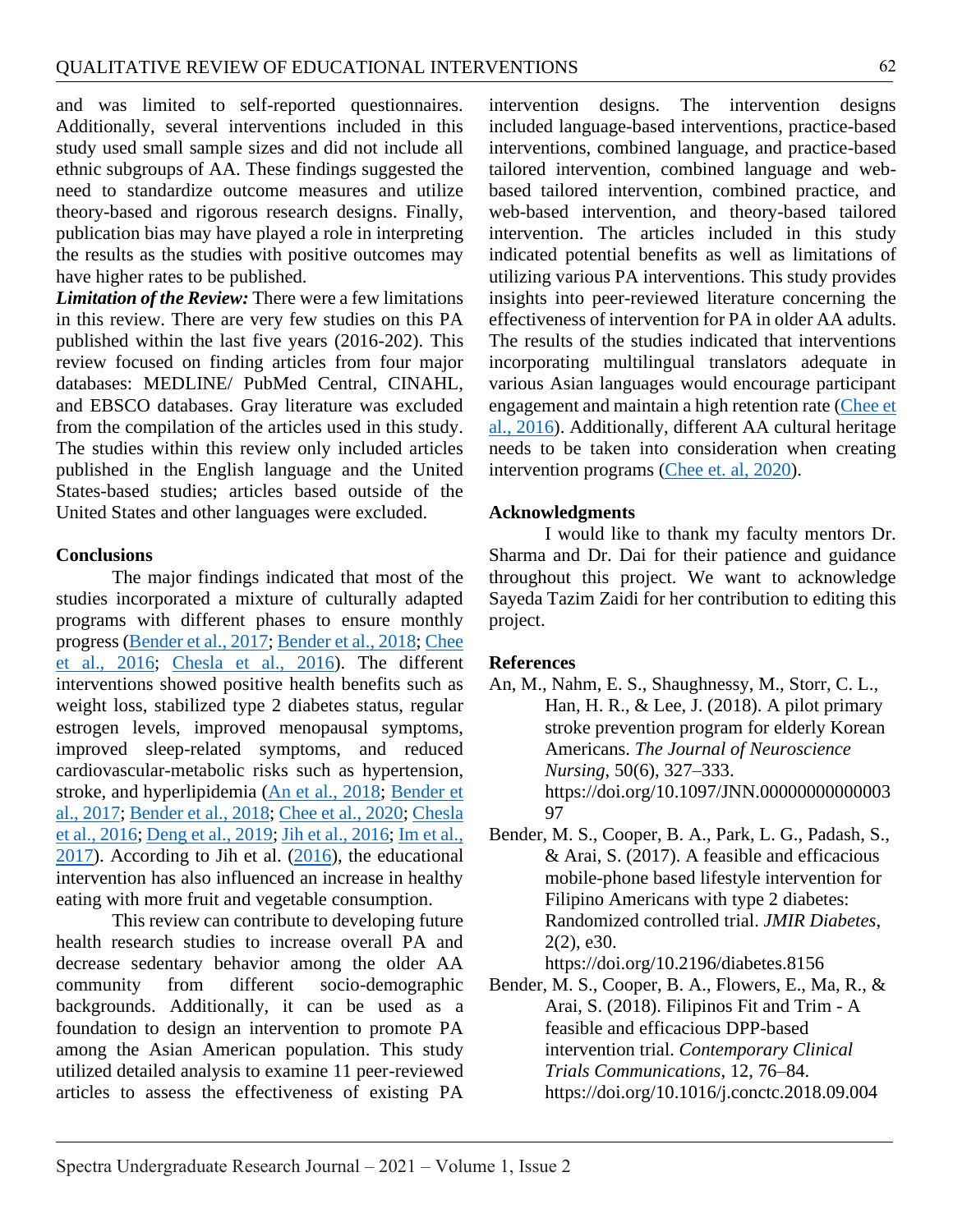- <span id="page-8-0"></span>Caspersen, C J, Powell, K E, & Christenson, G M. (1985). Physical Activity, Exercise, and Physical Fitness: Definitions and Distinctions for Health-Related Research. Public Health Reports (1974), 100(2), 126–131.
- <span id="page-8-10"></span>Chang, E., Choi, S., Kwon, I., Araiza, D., Moore, M., Trejo, L., & Sarkisian, C. (2018). Characterizing Beliefs about Stroke and Walking for Exercise among Seniors from Four Racial/Ethnic Minority Communities. *Journal of Cross-Cultural Gerontology*, *33*(4), 387–410. https://doi.org/10.1007/s10823-018- 9356-6
- <span id="page-8-5"></span>Chee, W., Kim, S., Chu, T. L., Tsai, H. M., Ji, X., Zhang, J., Chee, E., & Im, E. O. (2016). Practical issues in developing a culturally tailored physical activity promotion program for Chinese and Korean American midlife women: A pilot study. Journal of Medical Internet Research, 18(11), e303.
- <span id="page-8-6"></span>Chee, W., Kim, S., Tsai, H. M., & Im, E. O. (2019). Decreasing sleep-related symptoms through increasing physical activity among Asian American midlife women. Menopause, 26(2), 152–161. https://doi.org/10.1097/GME.0000000000001 178
- <span id="page-8-7"></span>Chee, W., Kim, S., Tsai, H. M., Liu, J., & Im, E. O. (2020). Effect of an online physical activity promotion program and cardiovascular symptoms among Asian American women at midlife. Computers, Informatics, Nursing: CIN, 39(4), 198–207. https://doi.org/10.1097/CIN.00000000000006 69
- <span id="page-8-3"></span>Chesla, C. A., Chun, K. M., Kwong, Y., Gay, C. L., Chi, H.-L., Gu, Y., Hernandez, L., Huang, P., Strycker, L. A., & Ma, J. (2016) Cultural adaptation of the group lifestyle balance program for Chinese Americans. The Diabetes Educator, 42(6), 686–696. https://doi.org/10.1177/0145721716666679
- <span id="page-8-1"></span>Deng, F., Chen, D., Swartz, M. C., & Sun, H. (2019). A pilot study of a culturally tailored lifestyle intervention for Chinese American cancer survivors. Cancer Control, 26(1),

1073274819895489.

https://doi.org/10.1177/1073274819895489

- Higgins, J. P. T., Thomas, J., Chandler, J., Cumpston, M., Li, T., Page, M. J., & Welch, V. A. (2021). Cochrane Handbook for Systematic Reviews of Interventions. Retrieved April 26, 2021, from www.training.cochrane.org/handbook.
- <span id="page-8-8"></span>Im, E. O., Kim, S., Ji, X., Park, S., Chee, E., Chee, W., & Tsai, H. M. (2017). Improving menopausal symptoms through promoting physical activity: A pilot web-based intervention study among Asian Americans. Menopause, 24(6), 653–662. https://doi.org/10.1097/GME.0000000000000 825
- <span id="page-8-9"></span>Jih, J., Le, G., Woo, K., Tsoh, J., Stewart, S., Gildengorin, G., Burke, A., Wong, C., Chan, E., Fung, L., Yu, F., Pasick, R., McPhee, S. J., & Nguyen, T. T. (2016). Educational Interventions to Promote Healthy Nutrition and Physical Activity Among Older Chinese Americans: A Cluster-Randomized Trial. *American Journal of Public Health (1971)*, *106*(6), 1092–1098.
	- https://doi.org/10.2105/AJPH.2016.303111
- <span id="page-8-2"></span>Keadle, S. K., McKinnon, R., Graubard, B. I., & Troiano, R. P. (2016). Prevalence and trends in physical activity among older adults in the United States: A comparison across three national surveys. Preventive Medicine, 89, 37- 43.

https://doi.org/10.1016/j.ypmed.2016.05.009

- Moher, D., Liberati, A., Tetzlaff, J., Altman, D. G., & The PRISMA Group. (2010). Preferred reporting items for systematic reviews and meta-analyses: The PRISMA statement. International Journal of Surgery, 8, 336-341.
- <span id="page-8-4"></span>Page, M.J., McKenzie, J. E., Bossuyt, P. M., Boutron, I., Hoffmann, T.C., Mulrow, C.D., Shamseer, L., Tetzlaff, J. M., Akl, E. A., Brennan, S. E., Chou, R., Glanville, J., Grimshaw, J.M. , Hróbjartsson, A., Lalu, M. M., Li, T., Loder, E. W., Mayo-Wilson, E., McDonald, S., & Moher, D. (2021). The PRISMA 2020 statement: an updated guideline for reporting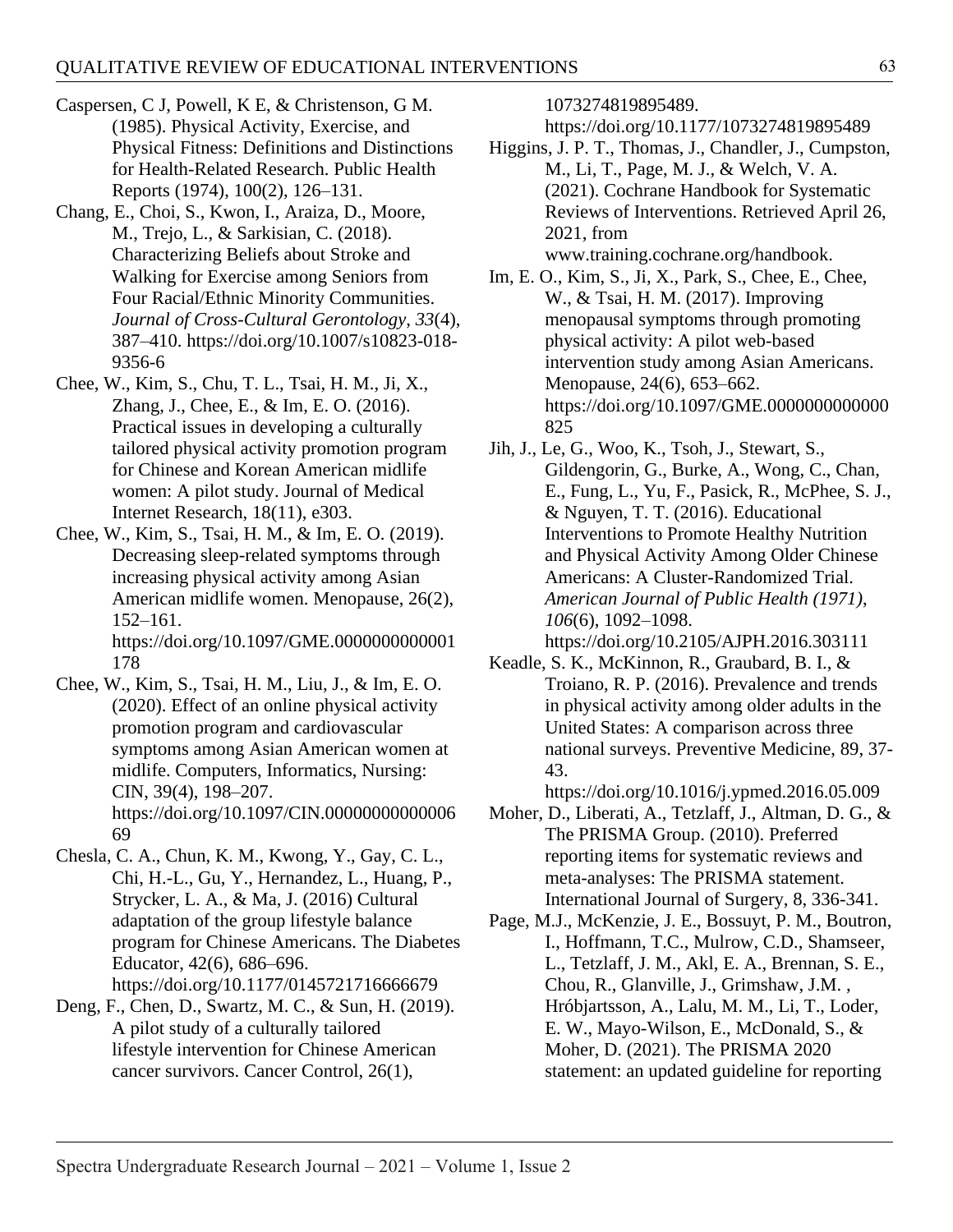systematic reviews. BMJ (Online), 372, n71– n71. https://doi.org/10.1136/bmj.n71

- <span id="page-9-2"></span>Puciato, D., Borysiuk, Z., & Rozpara, M. (2017). Quality of life and physical activity in an older working-age population. Clinical Interventions in Aging, 12, 1627–1634. https://doi.org/10.2147/CIA.S144045
- <span id="page-9-1"></span>Richardson, W. S., Wilson, M. C., Nishikawa, J., & Hayward, R. S. (1995). The well-built clinical question: a key to evidence-based decisions. *ACP Journal Club*, *123*(3), A12–13. https://doi.org/10.7326/ACPJC-1995-123-3- A12
- <span id="page-9-3"></span>Sharma, M. (2017). Theoretical foundations of health education and health promotion (3rd ed.). Jones and Bartlett.
- <span id="page-9-0"></span>U.S. Department of Health and Human Services. (2018). Physical Activity Guidelines for Americans, 2nd edition. Washington, DC: U.S. Department of Health and Human Services.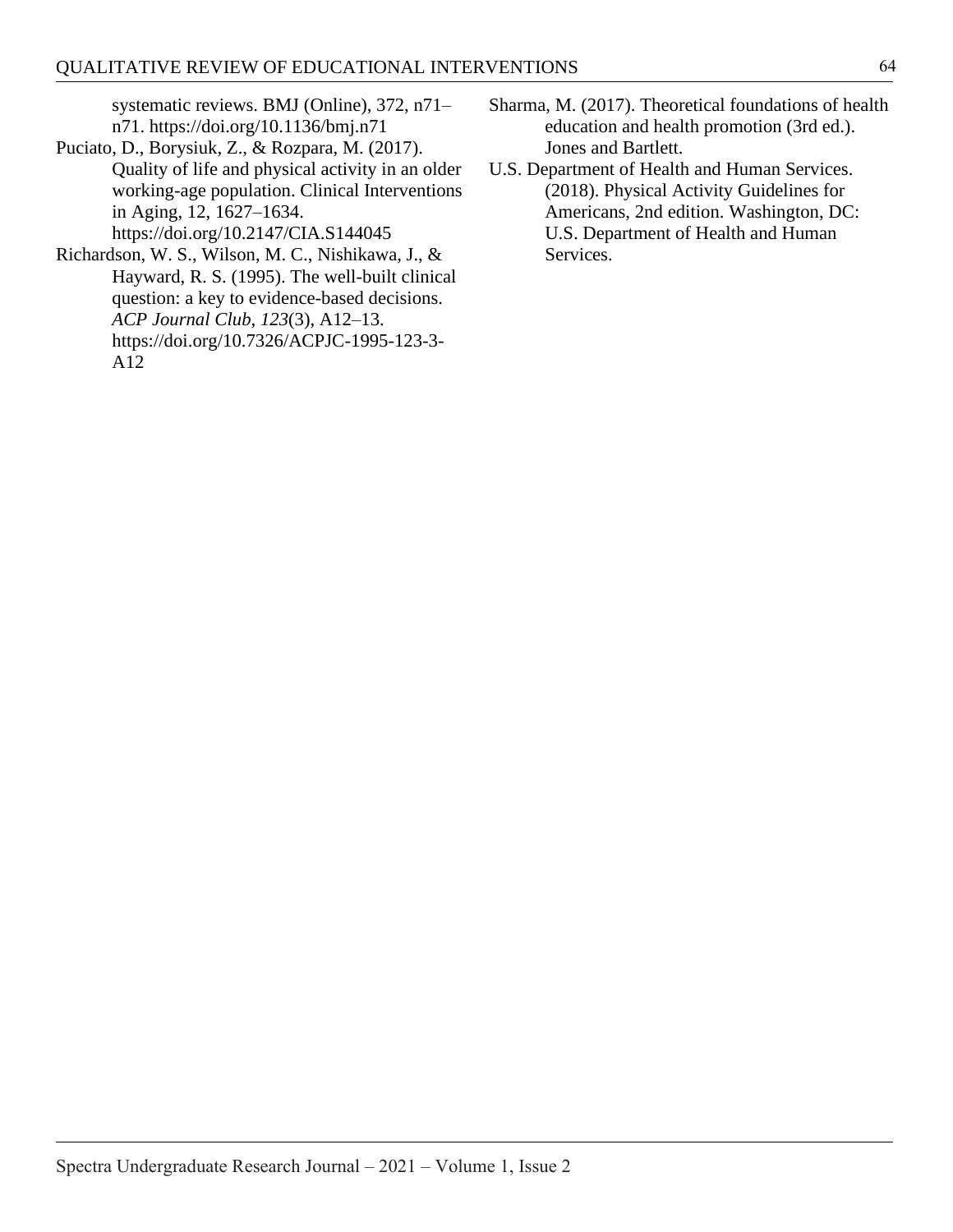<span id="page-10-0"></span>**Appendix A:** Figure 1. PRISMA flow diagram of literature search for physical activity interventions for older Asian American

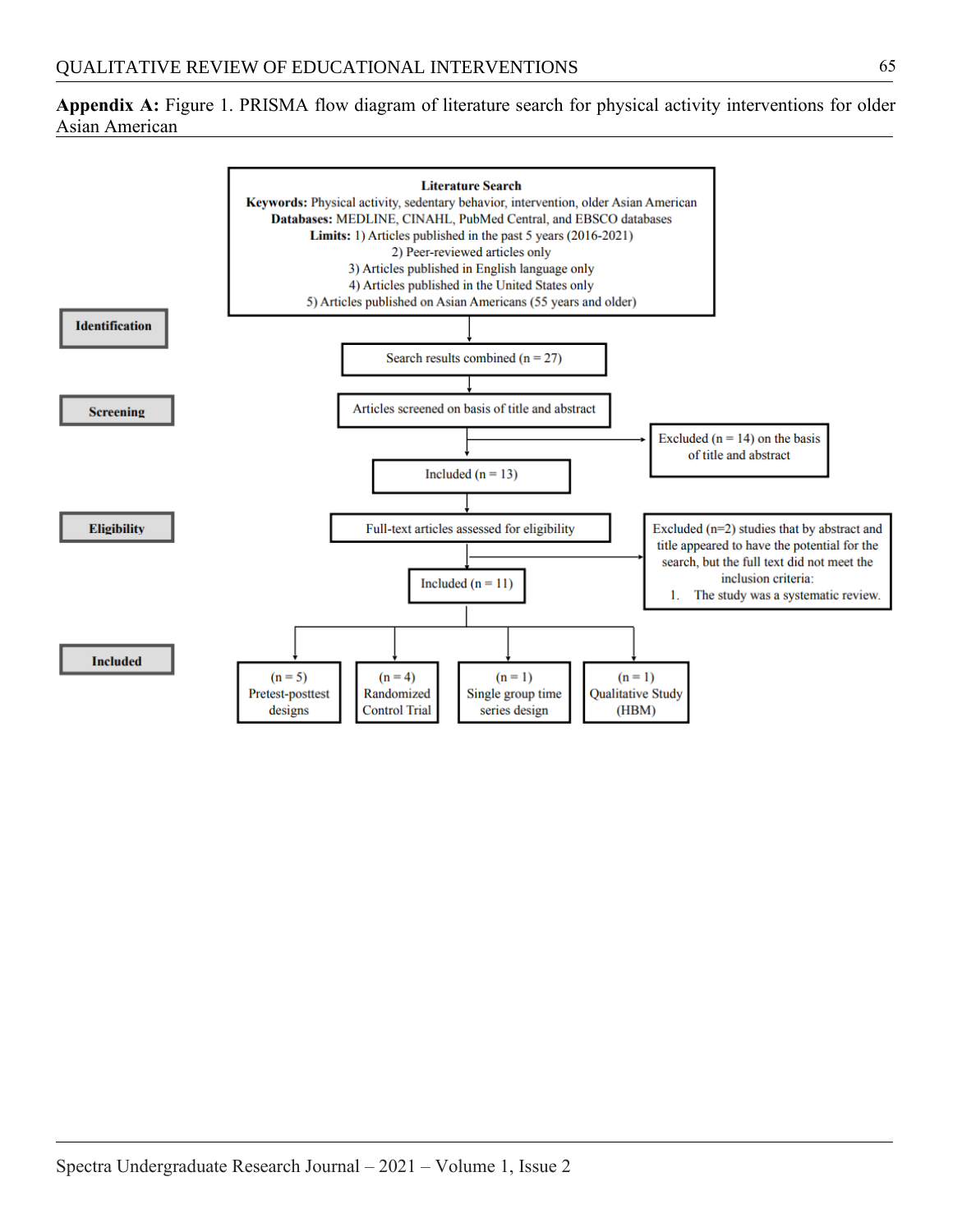## <span id="page-11-0"></span>**Appendix B:** Table 1. PICO model as a literature search for inclusion criteria

|                     | <b>Explanation</b>                                                                                                                                          |  |  |  |
|---------------------|-------------------------------------------------------------------------------------------------------------------------------------------------------------|--|--|--|
| <b>Population</b>   | Older Asian American Adults (55+ years); based in the United<br>States only                                                                                 |  |  |  |
| <b>Intervention</b> | Any physical activity based program (educational, exercise,<br>language-based, online, etc.)                                                                |  |  |  |
| <b>Comparison</b>   | Absence of physical acitvity program                                                                                                                        |  |  |  |
| <b>Outcome</b>      | Effectiveness of physical activity program; recommendation for<br>future physical activity intervention programs; beneficial health<br>outcome of interests |  |  |  |
| <b>Other</b>        | Published in a peer-reviewed academic journal in English. Articles<br>Published in the past 5 years (2016-2021)                                             |  |  |  |